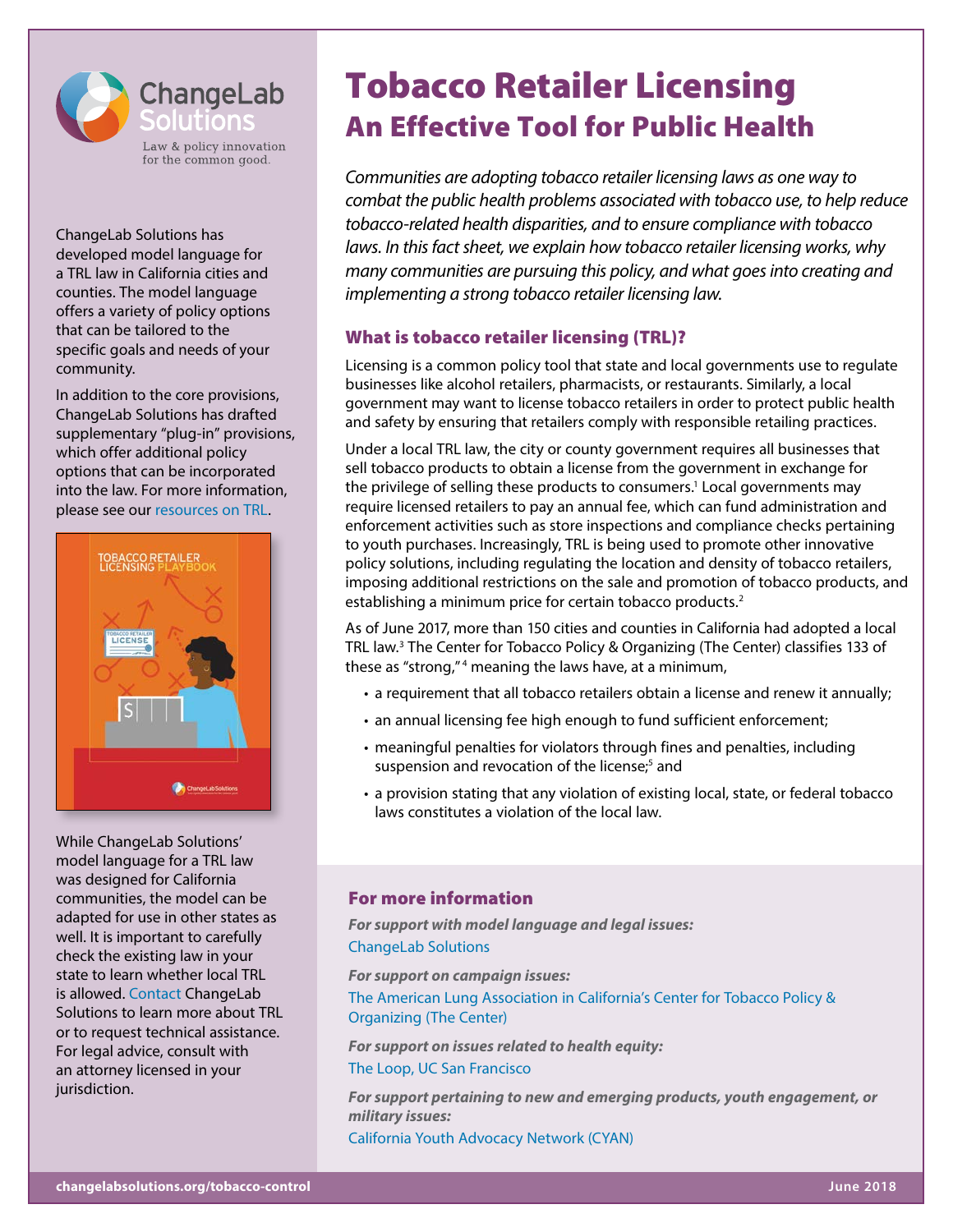# Why adopt a TRL law?

Many communities adopt a TRL law because it is an effective tool for limiting the negative public health consequences of tobacco use. While this tool provides many benefits, there are three main advantages to a TRL law: First, these laws have proven effective in limiting youth access to tobacco. Second, a strong TRL law provides a framework for implementing and enforcing other tobacco control policies that may advance health equity by countering the tobacco industry's aggressive and predatory tactics that disproportionately target underserved communities. Third, strong laws with annual fees create self-financing programs that allow for regular enforcement and facilitate comprehensive local enforcement of all tobacco-related laws.

# *Protect youth*

Despite state laws prohibiting tobacco sales to youth, a significant number of merchants continue to sell tobacco products to young people.<sup>6</sup> Fortunately, strong local TRL laws have proven effective in reducing illegal tobacco sales to youth. The Center has found that local TRL is extremely effective at reducing illegal sales to underage youth: the organization surveyed 31 municipalities that have implemented and enforced a strong TRL law and found that the rates of illegal sales to youth decreased, often significantly, in all communities surveyed.<sup>7</sup>

# *Advance health equity*

One of the most effective potential uses of TRL is to reduce inequities in how tobacco products are marketed and sold in underserved communities. Research has found that the prices of tobacco products tend to be lower in neighborhoods of low socioeconomic status and in African American neighborhoods.<sup>8</sup> Evidence shows that these same communities have higher rates of tobacco use and addiction, worse health outcomes, and increased health inequities.<sup>9</sup> Because the health problems associated with tobacco use fall disproportionately on underserved communities, policy interventions that affect consumption, price, or marketing also have a greater impact on these populations and have the potential to address these inequities.

### *Establish a self-financing mechanism for comprehensive enforcement*

A number of federal and California state laws already regulate tobacco sales and establish penalties for illegal sales to youth. But these laws each have separate enforcement mechanisms and penalty structures, making it difficult to enforce them at the local level. A local TRL law, on the other hand, empowers *local officials* to impose *meaningful penalties* for illegal sales to youth and enforce all existing laws ensuring that local communities can prioritize enforcement even when state and federal authorities do not.

Another important strength of licensing is that the government can impose a licensing fee sufficient to cover enforcement costs. Because funding enforcement is often the best way to ensure compliance with a policy, ChangeLab Solutions recommends that the licensing fee be calculated to cover all enforcement activities. For more information on how to calculate a fee for a local tobacco retailer license, see our see our [tobacco licensing cost worksheet](http://www.changelabsolutions.org/publications/trl-fee-calculator-checklist) and our [interactive licensing fee calculator](http://www.changelabsolutions.org/tobacco-control/trl-fee-calculator/).



*An electronic cigarette with charger.* 

# *What is a tobacco product?*

When people think of tobacco products, they may think of cigarettes, cigars, and chewing tobacco, but there are other products that communities may want to restrict. Our model language defines tobacco products broadly to include any product containing, made, or derived from tobacco or nicotine that is intended for human consumption (including hookah tobacco, snuff, snus, and dissolvables), as well as electronic smoking devices such as e-cigarettes and e-hookahs. This definition is written to restrict emerging tobacco industry products (eg, heat-not-burn products) without interfering with FDA-approved cessation devices—like nicotine patches.



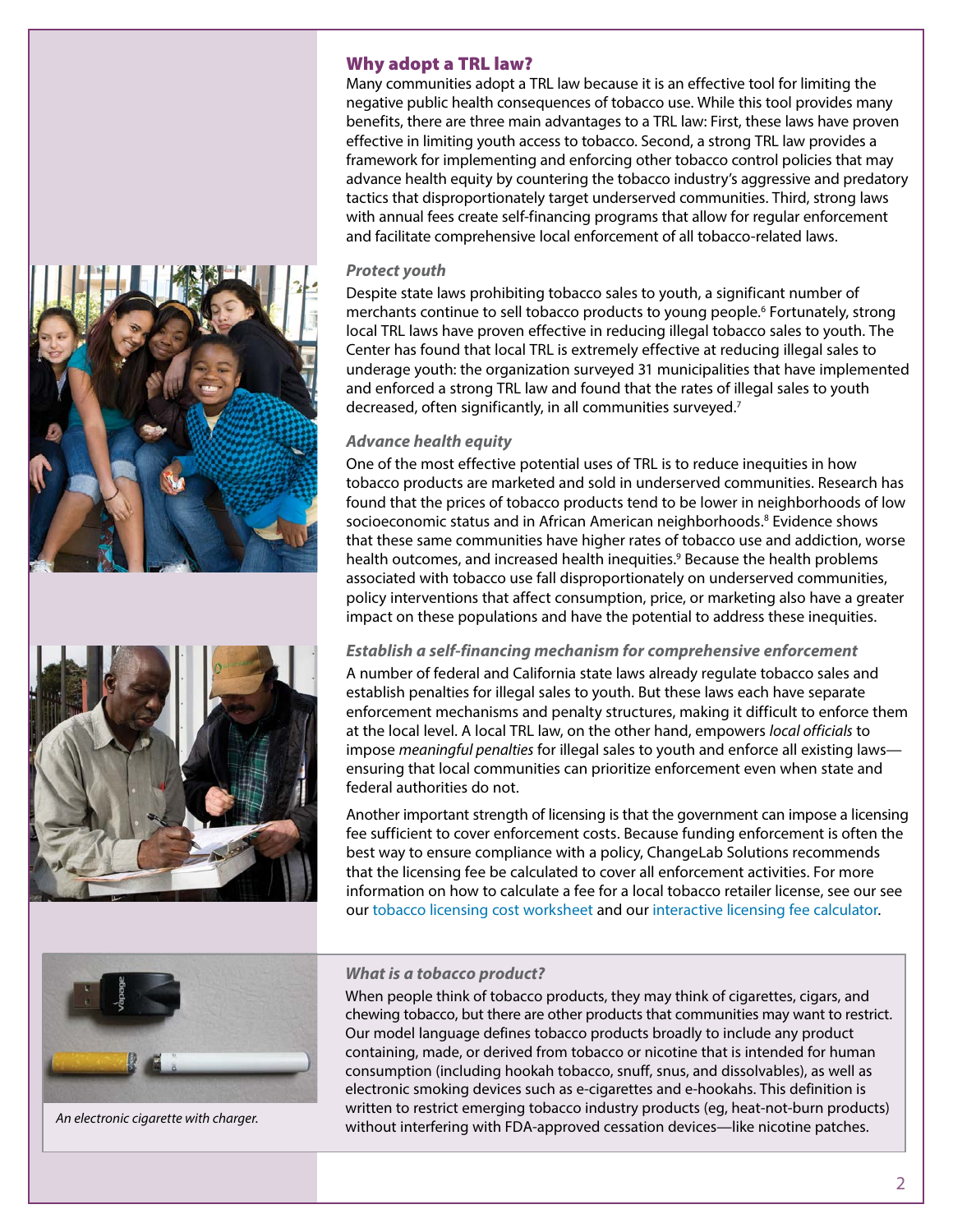#### What else can a TRL law do?

While a TRL law may be the best tool to prevent sales to youth, it can also promote other innovative policy solutions, including controlling the location and density of tobacco retailers, restricting the sale of menthol cigarettes and other flavored tobacco products, and establishing a minimum price for certain tobacco products.

# *Zoning: location and density of retailers*

Another common way to limit where tobacco retailers can locate is through land use laws, also known as zoning laws. For a comparison between land use laws and licensing laws, see ChangeLab Solutions' fact sheet "[Licensing & Zoning: Tools for Public](http://www.changelabsolutions.org/publications/licensing-zoning)  [Health.](http://www.changelabsolutions.org/publications/licensing-zoning)"

# *Regulate the location and density of retailers*

Local governments can use TRL to control both the location and density of tobacco retailers in their community. A licensing law could, for example, prohibit a license for any business operating too close to a school or other area frequented by youth. Given that tobacco sales near schools and child-oriented areas have been shown to increase youth smoking, $10$  this policy can be used to keep tobacco retailers out of areas where youth typically congregate.

Communities can also use TRL to address inequities by limiting the number of tobacco retailers located within communities most affected by tobacco-related harm. Low-income communities, communities of color, and other underserved communities experience denser concentrations of tobacco retail outlets, which are associated with increased tobacco use, increased rates of tobacco-related disease, and decreased quit rates.<sup>11</sup> Local governments can reduce tobacco retailer density by capping the total number of licenses issued, limiting the number of tobacco retailers allowed to operate within a specified area (eg, a city council district), or specifying a minimum distance between tobacco retailers. California law limits alcohol licenses based on density; this policy applies that same rationale to tobacco retailers.

*Cigarillos in grape, strawberry and blueberry flavors, sold for under a dollar a piece.* 



*Menthol cigarette promotions are more pervasive in underserved communities.*

#### *Restrict the sale of menthol cigarettes and flavored tobacco products*

A TRL law can also restrict the sale of menthol cigarettes and other flavored tobacco products. Menthol and other flavored tobacco products are considered starter products that help establish long-term tobacco use, particularly among youth. Restricting the sale of all flavored tobacco products may reduce tobacco use and counter the tobacco industry's predatory targeting of these products to youth, people of color, low-income populations, and members of LGBTQ+ communities all of whom are significantly more likely to use menthol cigarettes and other flavored tobacco products and disproportionately bear the burden of tobaccorelated harm.

While the federal Tobacco Control Act banned the manufacture of flavored cigarettes, the law contains an exception for menthol cigarettes and neither federal nor California state law restrict flavored non-cigarette tobacco products. Communities can close this loophole and regulate products that are increasingly used by youth and other underserved populations. For more on this type of policy, see ChangeLab Solutions' [fact sheet and model ordinance on regulating flavored](http://changelabsolutions.org/publications/flavored-tobacco)  [tobacco products.](http://changelabsolutions.org/publications/flavored-tobacco)

#### *Establish a minimum price for tobacco products*

Several communities are using TRL laws to establish minimum prices for tobacco products such as cigarettes, little cigars, and cigars. Minimum price policies set a floor price below which a product cannot be sold. By raising the price paid for tobacco products, such policies can reduce the consumption of those products, particularly among youth. Research shows that establishing minimum pricing is one of the most promising strategies for reducing tobacco-related disparities.12 Jurisdictions can also use TRL to implement other pricing policies such as establishing minimum package sizes for little cigars and cigars, as well as prohibiting the redemption of tobacco product discounts, coupons, and promotions. For more information on these policy options related to tobacco pricing, see our [model language.](http://changelabsolutions.org/publications/model-TRL-Ordinance)